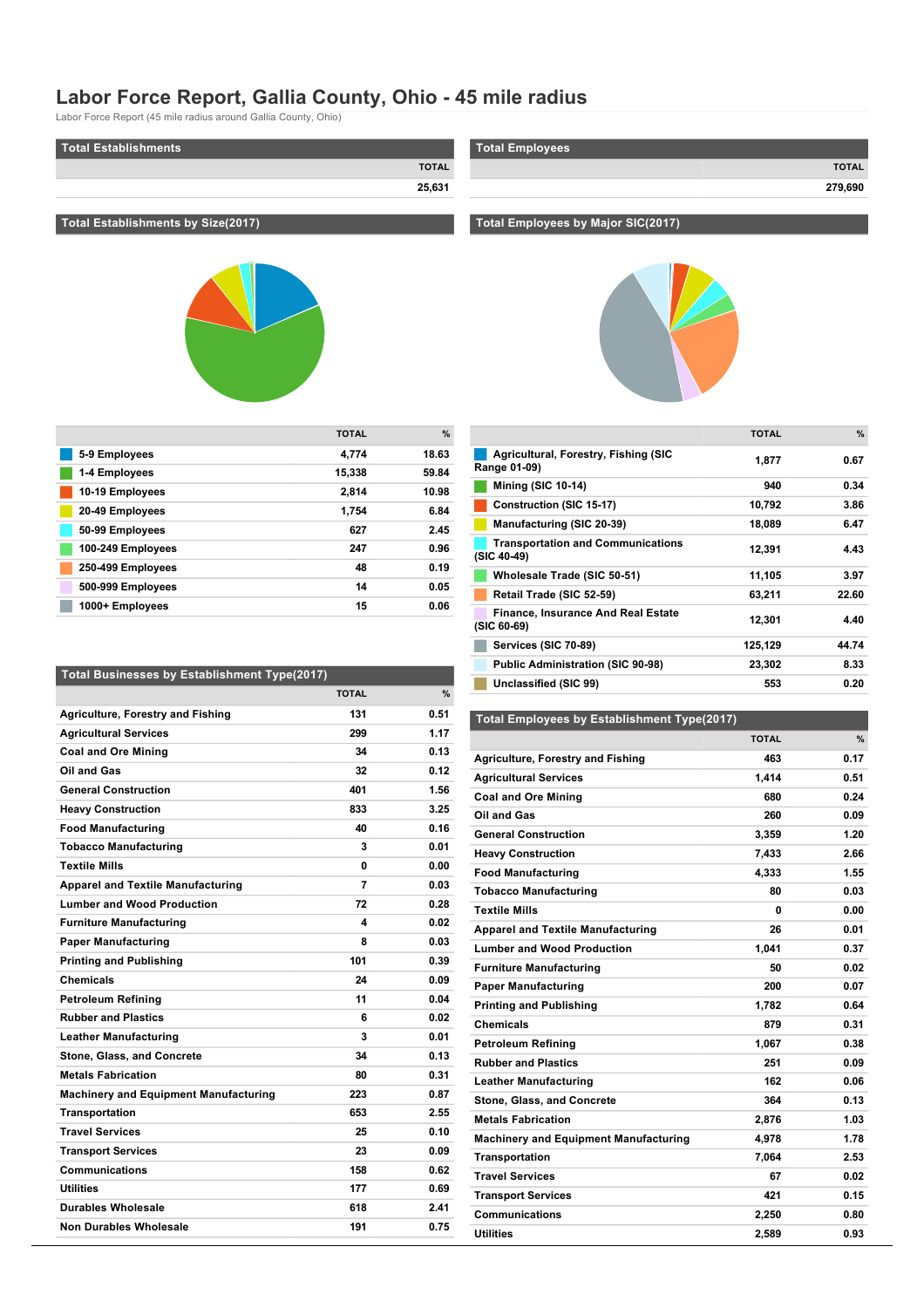| Building Materials, Hardware and Garden      | 292   | 1.14  |
|----------------------------------------------|-------|-------|
| <b>General Merchandise Stores</b>            | 238   | 0.93  |
| <b>Food Markets</b>                          | 171   | 0.67  |
| <b>Convenience Stores</b>                    | 226   | 0.88  |
| <b>Other Food Stores</b>                     | 138   | 0.54  |
| <b>Auto Dealers and Gas Stations</b>         | 829   | 3.23  |
| <b>Clothing Stores</b>                       | 198   | 0.77  |
| <b>Furniture Stores</b>                      | 106   | 0.41  |
| <b>Home Furnishings</b>                      | 98    | 0.38  |
| <b>Electronics and Computer Stores</b>       | 51    | 0.20  |
| <b>Music Stores</b>                          | 30    | 0.12  |
| <b>Restaurants</b>                           | 866   | 3.38  |
| <b>Other Food Service</b>                    | 375   | 1.46  |
| Bars                                         | 90    | 0.35  |
| <b>Drug Stores</b>                           | 210   | 0.82  |
| <b>Liquor Stores</b>                         | 43    | 0.17  |
| <b>Specialty Stores</b>                      | 897   | 3.50  |
| <b>Catalog and Direct Sales</b>              | 53    | 0.21  |
| <b>Banks and Financial Institutions</b>      | 1,611 | 6.29  |
| <b>Insurance Carriers</b>                    | 24    | 0.09  |
| <b>Insurance Agents and Brokers</b>          | 644   | 2.51  |
| <b>Real Estate</b>                           | 754   | 2.94  |
| <b>Hotels and Lodging</b>                    | 200   | 0.78  |
| Dry Cleaning and Laundry                     | 85    | 0.33  |
| <b>Beauty and Barber Shops</b>               | 528   | 2.06  |
| <b>Other Personal Service</b>                | 413   | 1.61  |
| Advertising                                  | 40    | 0.16  |
| <b>Computer Services</b>                     | 125   | 0.49  |
| <b>Other Business Services</b>               | 597   | 2.33  |
| <b>Auto Repair/Services</b>                  | 676   | 2.64  |
| <b>Miscellaneous Repair Services</b>         | 192   | 0.75  |
| <b>Motion Pictures</b>                       | 124   | 0.48  |
| <b>Entertainment and Recreation Services</b> | 302   | 1.18  |
| <b>Health and Medical Services</b>           | 3,529 | 13.77 |
| <b>Hospitals</b>                             | 454   | 1.77  |
| <b>Legal Services</b>                        | 484   | 1.89  |
| <b>Primary and Secondary Education</b>       | 465   | 1.81  |
| <b>Colleges and Universities</b>             | 107   | 0.42  |
| <b>Social Services</b>                       | 849   | 3.31  |
| <b>Child Care Services</b>                   | 134   | 0.52  |
| <b>Museums and Zoos</b>                      | 30    | 0.12  |
| <b>Membership Organizations</b>              | 1,500 | 5.85  |
| <b>Professional Services</b>                 | 567   | 2.21  |
| Government                                   | 1,501 | 5.86  |
| <b>Unclassified Establishments</b>           | 460   | 1.79  |
|                                              |       |       |

| <b>Building Materials, Hardware and Garden</b> | 3,544  | 1.27  |
|------------------------------------------------|--------|-------|
| <b>General Merchandise Stores</b>              | 8,636  | 3.09  |
| <b>Food Markets</b>                            | 4,820  | 1.72  |
| <b>Convenience Stores</b>                      | 2,066  | 0.74  |
| <b>Other Food Stores</b>                       | 1,163  | 0.42  |
| <b>Auto Dealers and Gas Stations</b>           | 7,463  | 2.67  |
| <b>Clothing Stores</b>                         | 1,524  | 0.54  |
| <b>Furniture Stores</b>                        | 910    | 0.33  |
| <b>Home Furnishings</b>                        | 632    | 0.23  |
| <b>Electronics and Computer Stores</b>         | 1,336  | 0.48  |
| <b>Music Stores</b>                            | 186    | 0.07  |
| <b>Restaurants</b>                             | 17,527 | 6.27  |
| <b>Other Food Service</b>                      | 4,442  | 1.59  |
| <b>Bars</b>                                    | 503    | 0.18  |
| <b>Drug Stores</b>                             | 2,487  | 0.89  |
| <b>Liquor Stores</b>                           | 229    | 0.08  |
| <b>Specialty Stores</b>                        | 4,605  | 1.65  |
| <b>Catalog and Direct Sales</b>                | 1,138  | 0.41  |
| <b>Banks and Financial Institutions</b>        | 6,130  | 2.19  |
| <b>Insurance Carriers</b>                      | 99     | 0.04  |
| <b>Insurance Agents and Brokers</b>            | 3,028  | 1.08  |
| <b>Real Estate</b>                             | 3,044  | 1.09  |
| <b>Hotels and Lodging</b>                      | 1,921  | 0.69  |
| Dry Cleaning and Laundry                       | 458    | 0.16  |
| <b>Beauty and Barber Shops</b>                 | 1,859  | 0.66  |
| <b>Other Personal Service</b>                  | 1,678  | 0.60  |
| Advertising                                    | 257    | 0.09  |
| <b>Computer Services</b>                       | 694    | 0.25  |
| <b>Other Business Services</b>                 | 5,433  | 1.94  |
| <b>Auto Repair/Services</b>                    | 2,590  | 0.93  |
| <b>Miscellaneous Repair Services</b>           | 824    | 0.29  |
| <b>Motion Pictures</b>                         | 719    | 0.26  |
| <b>Entertainment and Recreation Services</b>   | 3,195  | 1.14  |
| <b>Health and Medical Services</b>             | 18,347 | 6.56  |
| <b>Hospitals</b>                               | 30,794 | 11.01 |
| <b>Legal Services</b>                          | 1,723  | 0.62  |
| <b>Primary and Secondary Education</b>         | 18,580 | 6.64  |
| <b>Colleges and Universities</b>               | 9,108  | 3.26  |
| <b>Social Services</b>                         | 9,993  | 3.57  |
| <b>Child Care Services</b>                     | 1,894  | 0.68  |
| <b>Museums and Zoos</b>                        | 148    | 0.05  |
| <b>Membership Organizations</b>                | 5,428  | 1.94  |
| <b>Professional Services</b>                   | 4,219  | 1.51  |
| Government                                     | 23,302 | 8.33  |
| <b>Unclassified Establishments</b>             | 553    | 0.20  |

**Durables Wholesale 7,709 2.76 Non Durables Wholesale 3,396 1.21**

## **Total Businesses by NAICS(2017)**

|                                          | <b>TOTAL</b> | %    |
|------------------------------------------|--------------|------|
| <b>Agriculture, Forestry and Fishing</b> | 169          | 0.66 |
| <b>Agricultural Services</b>             | 0            | 0.00 |
| <b>Coal and Ore Mining</b>               | 49           | 0.19 |
| Oil and Gas                              | 13           | 0.05 |
| <b>General Construction</b>              | 1,196        | 4.67 |
| <b>Heavy Construction</b>                | 97           | 0.38 |
| <b>Food Manufacturing</b>                | 71           | 0.28 |
| <b>Beverage and Tobacco Products</b>     | 21           | 0.08 |
| <b>Textile Mills</b>                     | 0            | 0.00 |
| <b>Textile Products</b>                  | 6            | 0.02 |
| <b>Apparel Manufacturing</b>             | 0            | 0.00 |
| <b>Leather Manufacturing</b>             | 3            | 0.01 |
| <b>Wood Products</b>                     | 55           | 0.21 |

## **Total Employees by NAICS(2017)**

|                                      | <b>TOTAL</b> | %    |
|--------------------------------------|--------------|------|
| Agriculture, Forestry and Fishing    | 578          | 0.21 |
| <b>Agricultural Services</b>         | 0            | 0.00 |
| <b>Coal and Ore Mining</b>           | 794          | 0.28 |
| Oil and Gas                          | 127          | 0.05 |
| <b>General Construction</b>          | 9,162        | 3.28 |
| <b>Heavy Construction</b>            | 2,268        | 0.81 |
| <b>Food Manufacturing</b>            | 3.879        | 1.39 |
| <b>Beverage and Tobacco Products</b> | 940          | 0.34 |
| <b>Textile Mills</b>                 | 0            | 0.00 |
| <b>Textile Products</b>              | 24           | 0.01 |
| <b>Apparel Manufacturing</b>         | 0            | 0.00 |

**Leather Manufacturing 162 0.06**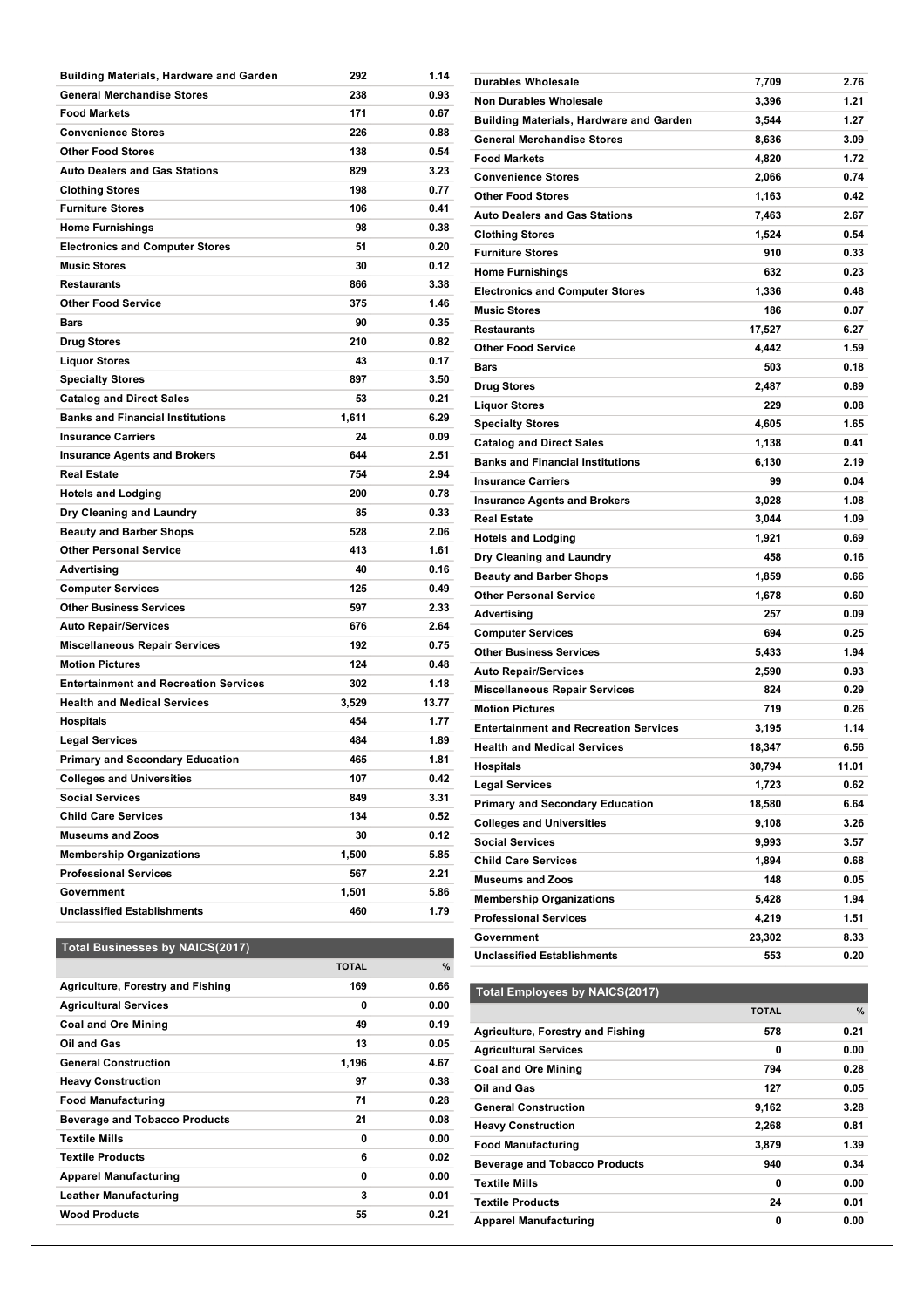| <b>Paper Manufacturing</b>                                                                                | 8         | 0.03         |
|-----------------------------------------------------------------------------------------------------------|-----------|--------------|
| <b>Printing and Publishing</b>                                                                            | 55        | 0.21         |
| Chemicals                                                                                                 | 24        | 0.09         |
| <b>Petroleum and Coal Products</b>                                                                        | 11        | 0.04         |
| <b>Rubber and Plastics</b>                                                                                | 7         | 0.03         |
| Stone, Glass, and Concrete                                                                                | 34        | 0.13         |
| Primary Metal Manufacturing                                                                               | 13        | 0.05         |
| <b>Metals Fabrication</b>                                                                                 | 113       | 0.44         |
| <b>Machinery and Equipment Manufacturing</b>                                                              | 55        | 0.21         |
| <b>Computers and Electronics</b>                                                                          | 7         | 0.03         |
| <b>Electrical Equipment and Appliances</b>                                                                | 11        | 0.04         |
| <b>Transportation Equipment</b>                                                                           | 23        | 0.09         |
| <b>Furniture Manufacturing</b>                                                                            | 32        | 0.12         |
|                                                                                                           | 97        | 0.38         |
| <b>Miscellaneous Manufacturing</b><br><b>Communications</b>                                               | 87        | 0.34         |
|                                                                                                           |           |              |
| <b>Utilities</b>                                                                                          | 110       | 0.43         |
| <b>Durables Wholesale</b>                                                                                 | 602       | 2.35         |
| <b>Non Durables Wholesale</b>                                                                             | 170       | 0.66         |
| <b>Electronic Markets and Brokers</b>                                                                     | 13        | 0.05         |
| <b>Motor Vehicle and Parts Dealers</b>                                                                    | 613       | 2.39         |
| <b>Furniture and Home Furnishings</b>                                                                     | 144       | 0.56         |
| <b>Electronics and Applicances</b>                                                                        | 167       | 0.65         |
| Building Materials, Hardware and Garden                                                                   | 283       | 1.10         |
| <b>Food and Beverage Stores</b>                                                                           | 487       | 1.90         |
| <b>Health and Personal Care Stores</b>                                                                    | 349       | 1.36         |
| <b>Gasoline Stations</b>                                                                                  | 215       | 0.84         |
| <b>Clothing and Clothing Accessories</b>                                                                  | 260       | 1.01         |
| Sporting Goods/Hobby/Book/Music Stores                                                                    | 218       | 0.85         |
| <b>General Merchandise Stores</b>                                                                         | 238       | 0.93         |
| <b>Miscellaneous Store Retailers</b>                                                                      | 490       | 1.91         |
| <b>Nonstore Retailers</b>                                                                                 | 53        | 0.21         |
|                                                                                                           |           |              |
| Warehousing/Storage, Postal/Courier<br>Service                                                            | 171       | 0.67         |
| Publishing                                                                                                | 45        | 0.18         |
| <b>Software Publishers</b>                                                                                | 15        | 0.06         |
| <b>Motion Pictures and Video</b>                                                                          | 22        | 0.09         |
| <b>Movie Theaters</b>                                                                                     | 17        | 0.07         |
| Broadcasting                                                                                              | 70        | 0.27         |
| <b>Data Processing/Hosting</b>                                                                            | 34        | 0.13         |
| <b>Other Information Services</b>                                                                         | 87        | 0.34         |
| Banking                                                                                                   | 1,624     | 6.34         |
| <b>Insurance Carriers</b>                                                                                 | 666       | 2.60         |
| <b>Real Estate</b>                                                                                        | 839       | 3.27         |
| <b>Rental and Leasing</b>                                                                                 | 302       | 1.18         |
| <b>Legal Services</b>                                                                                     | 507       | 1.98         |
|                                                                                                           | 249       | 0.97         |
| Accounting                                                                                                | 156       | 0.61         |
| <b>Agricultural and Engineering</b>                                                                       | 58        | 0.23         |
| <b>Specialized Design</b>                                                                                 | 41        | 0.16         |
| <b>Computer Systems Design</b><br>Management/Scientific/Technical                                         | 114       | 0.44         |
| Consulting                                                                                                |           |              |
| <b>Scientific Research and Development</b>                                                                | 62        | 0.24         |
| <b>Advertising and Public Relations</b><br><b>Other Professional/Scientific/Technical</b>                 | 62<br>269 | 0.24<br>1.05 |
| Services                                                                                                  |           |              |
| <b>Company and Enterprise Management</b>                                                                  | 25        | 0.10         |
| <b>Administrative and Support</b>                                                                         | 468       | 1.83         |
| <b>Waste Management and Remediation</b>                                                                   | 62        | 0.24         |
| <b>Elementary and Secondary Schools</b>                                                                   | 461       | 1.80         |
| <b>Colleges and Universities</b>                                                                          | 106       | 0.41         |
| <b>Business Schools, Computer and</b><br><b>Management Training</b><br><b>Technical and Trade Schools</b> | 5<br>14   | 0.02<br>0.05 |

**Educational Services 102 0.40**

| Leather Manufacturing                               | 162    | 0.06 |
|-----------------------------------------------------|--------|------|
| Wood Products                                       | 878    | 0.31 |
| Paper Manufacturing                                 | 200    | 0.07 |
| Printing and Publishing                             | 787    | 0.28 |
| Chemicals                                           | 879    | 0.31 |
| <b>Petroleum and Coal Products</b>                  | 1,067  | 0.38 |
| <b>Rubber and Plastics</b>                          | 243    | 0.09 |
| Stone, Glass, and Concrete                          | 364    | 0.13 |
| Primary Metal Manufacturing                         | 1,379  | 0.49 |
| <b>Metals Fabrication</b>                           | 2,015  | 0.72 |
| Machinery and Equipment Manufacturing               | 1.247  | 0.45 |
| <b>Computers and Electronics</b>                    | 30     | 0.01 |
|                                                     | 300    | 0.11 |
| Electrical Equipment and Appliances                 |        |      |
| Transportation Equipment                            | 1,797  | 0.64 |
| <b>Furniture Manufacturing</b>                      | 242    | 0.09 |
| Miscellaneous Manufacturing                         | 745    | 0.27 |
| Communications                                      | 693    | 0.25 |
| Utilities                                           | 1,745  | 0.62 |
| Durables Wholesale                                  | 7,510  | 2.69 |
| Non Durables Wholesale                              | 3,093  | 1.11 |
| <b>Electronic Markets and Brokers</b>               | 409    | 0.15 |
| Motor Vehicle and Parts Dealers                     | 5,925  | 2.12 |
| <b>Furniture and Home Furnishings</b>               | 1,227  | 0.44 |
| <b>Electronics and Applicances</b>                  | 2,193  | 0.78 |
| Building Materials, Hardware and Garden             | 3,501  | 1.25 |
| Food and Beverage Stores                            | 7,468  | 2.67 |
| Health and Personal Care Stores                     | 3,257  | 1.16 |
| <b>Gasoline Stations</b>                            | 1,534  | 0.55 |
| Clothing and Clothing Accessories                   | 1,870  | 0.67 |
| Sporting Goods/Hobby/Book/Music Stores              | 1,190  | 0.43 |
| General Merchandise Stores                          | 8,636  | 3.09 |
| <b>Miscellaneous Store Retailers</b>                | 2,385  | 0.85 |
| <b>Nonstore Retailers</b>                           | 1,138  | 0.41 |
| Warehousing/Storage, Postal/Courier                 |        |      |
| Service                                             | 1,629  | 0.58 |
| Publishing                                          | 989    | 0.35 |
| Software Publishers                                 | 135    | 0.05 |
| Motion Pictures and Video                           | 314    | 0.11 |
| Movie Theaters                                      | 301    | 0.11 |
| Broadcasting                                        | 1,554  | 0.56 |
| Data Processing/Hosting                             | 174    | 0.06 |
| <b>Other Information Services</b>                   | 963    | 0.34 |
| Banking                                             | 5,814  | 2.08 |
| <b>Insurance Carriers</b>                           |        | 1.11 |
|                                                     | 3,116  |      |
| Real Estate                                         | 3,186  | 1.14 |
| <b>Rental and Leasing</b>                           | 1,447  | 0.52 |
| <b>Legal Services</b>                               | 1,812  | 0.65 |
| Accounting                                          | 1,338  | 0.48 |
| <b>Agricultural and Engineering</b>                 | 1,405  | 0.50 |
| Specialized Design                                  | 165    | 0.06 |
| Computer Systems Design                             | 217    | 0.08 |
| Management/Scientific/Technical<br>Consulting       | 864    | 0.31 |
| <b>Scientific Research and Development</b>          | 568    | 0.20 |
| <b>Advertising and Public Relations</b>             | 522    | 0.19 |
| Other Professional/Scientific/Technical<br>Services | 1,175  | 0.42 |
| <b>Company and Enterprise Management</b>            | 455    | 0.16 |
| <b>Administrative and Support</b>                   | 4,162  | 1.49 |
| Waste Management and Remediation                    | 637    | 0.23 |
| <b>Elementary and Secondary Schools</b>             | 18,537 | 6.63 |
| Colleges and Universities                           | 9,090  | 3.25 |
|                                                     |        |      |

**Management Training <sup>64</sup> 0.02**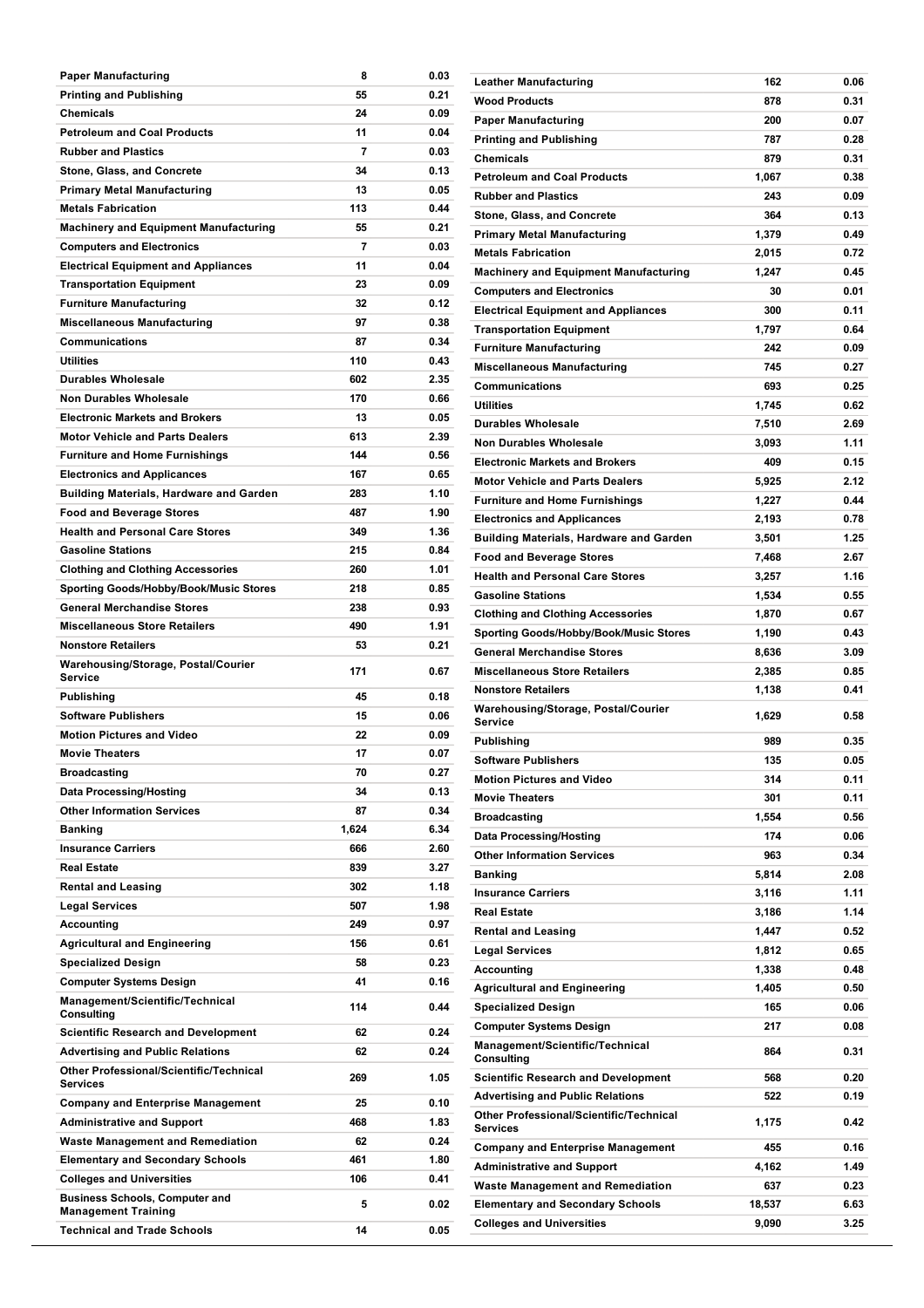| <b>Educational Services</b>                      | 102   | 0.40 |
|--------------------------------------------------|-------|------|
| <b>Physician Offices</b>                         | 1,469 | 5.73 |
| <b>Dental Offices</b>                            | 290   | 1.13 |
| <b>Other Health Practicioners</b>                | 1,704 | 6.65 |
| <b>Outpatient Care</b>                           | 189   | 0.74 |
| <b>Medical and Diagnostic Laboratories</b>       | 28    | 0.11 |
| <b>Home Health Care Services</b>                 | 132   | 0.52 |
| <b>Ambulatory Services</b>                       | 133   | 0.52 |
| <b>General Medical and Surgical Hospitals</b>    | 32    | 0.12 |
| <b>Psychiatric and Substance Abuse Hospitals</b> | 50    | 0.20 |
| <b>Other Hospitals</b>                           | 3     | 0.01 |
| Nursing and Residential Care                     | 151   | 0.59 |
| <b>Individual and Family Services</b>            | 482   | 1.88 |
| <b>Community Relief Services</b>                 | 20    | 0.08 |
| <b>Vocational Rehabilitation</b>                 | 63    | 0.25 |
| <b>Child Care Services</b>                       | 134   | 0.52 |
| Performing Arts                                  | 18    | 0.07 |
| <b>Spectator Sports</b>                          | 9     | 0.04 |
| Performing Arts/Sports Promoters                 | 5     | 0.02 |
| <b>Agents and Managers</b>                       | 1     | 0.00 |
| <b>Indpendent Artists/Writers/Performers</b>     | 18    | 0.07 |
| <b>Museums, Zoos, Historical Sites</b>           | 65    | 0.25 |
| Amusement, Gambling, and Recreation              | 106   | 0.41 |
| <b>Fitness Centers</b>                           | 76    | 0.30 |
| <b>Accomodations</b>                             | 200   | 0.78 |
| <b>Food Services and Drinking Places</b>         | 1,348 | 5.26 |
| <b>Repair and Maintenance Services</b>           | 653   | 2.55 |
| <b>Personal Care Services</b>                    | 819   | 3.20 |
| <b>Death Care Services</b>                       | 160   | 0.62 |
| Religious/Civic/Professional Organizations       | 1.608 | 6.27 |
| <b>Public Administration</b>                     | 1,504 | 5.87 |
|                                                  |       |      |

| <b>Business Schools, Computer and</b><br><b>Management Training</b> | 64     | 0.02 |
|---------------------------------------------------------------------|--------|------|
| <b>Technical and Trade Schools</b>                                  | 3,907  | 1.40 |
| <b>Educational Services</b>                                         | 788    | 0.28 |
| <b>Physician Offices</b>                                            | 10,353 | 3.70 |
| <b>Dental Offices</b>                                               | 1,534  | 0.55 |
| <b>Other Health Practicioners</b>                                   | 3,607  | 1.29 |
| <b>Outpatient Care</b>                                              | 3,428  | 1.23 |
| <b>Medical and Diagnostic Laboratories</b>                          | 676    | 0.24 |
| <b>Home Health Care Services</b>                                    | 7,169  | 2.56 |
| <b>Ambulatory Services</b>                                          | 2,444  | 0.87 |
| <b>General Medical and Surgical Hospitals</b>                       | 14,392 | 5.15 |
| <b>Psychiatric and Substance Abuse Hospitals</b>                    | 1,395  | 0.50 |
| <b>Other Hospitals</b>                                              | 1,030  | 0.37 |
| <b>Nursing and Residential Care</b>                                 | 6,350  | 2.27 |
| <b>Individual and Family Services</b>                               | 3,640  | 1.30 |
| <b>Community Relief Services</b>                                    | 108    | 0.04 |
| <b>Vocational Rehabilitation</b>                                    | 2,518  | 0.90 |
| <b>Child Care Services</b>                                          | 1,894  | 0.68 |
| <b>Performing Arts</b>                                              | 72     | 0.03 |
| <b>Spectator Sports</b>                                             | 40     | 0.01 |
| <b>Performing Arts/Sports Promoters</b>                             | 22     | 0.01 |
| <b>Agents and Managers</b>                                          | 3      | 0.00 |
| <b>Indpendent Artists/Writers/Performers</b>                        | 38     | 0.01 |
| <b>Museums, Zoos, Historical Sites</b>                              | 719    | 0.26 |
| Amusement, Gambling, and Recreation                                 | 1,874  | 0.67 |
| <b>Fitness Centers</b>                                              | 430    | 0.15 |
| <b>Accomodations</b>                                                | 1,921  | 0.69 |
| <b>Food Services and Drinking Places</b>                            | 22,740 | 8.13 |
| <b>Repair and Maintenance Services</b>                              | 2,926  | 1.05 |
| <b>Personal Care Services</b>                                       | 2,992  | 1.07 |
| <b>Death Care Services</b>                                          | 662    | 0.24 |
| <b>Religious/Civic/Professional Organizations</b>                   | 7,029  | 2.51 |

## **Total Employees by Occupation(2017)**

|                                                               | <b>TOTAL</b> | $\frac{9}{6}$ |
|---------------------------------------------------------------|--------------|---------------|
| <b>Executive, Managers, and Administrators</b>                | 23,255       | 8.31          |
| <b>Protective Services</b>                                    | 5,606        | 2.00          |
| Farming, Forestry, and Fishing                                | 397          | 0.14          |
| <b>Business and Financial Operations</b>                      | 7,683        | 2.75          |
| <b>Computer and mathematical occupations</b>                  | 2,697        | 0.96          |
| Architecture and engineering                                  | 2.779        | 0.99          |
| Life/Physical/Social Science occupations                      | 1,329        | 0.48          |
| <b>Community and Social Services</b>                          | 5,340        | 1.91          |
| Legal                                                         | 2,127        | 0.76          |
| <b>Education/Training/Library</b>                             | 18,899       | 6.76          |
| <b>Health Diagnosing and Treating</b><br><b>Practitioners</b> | 17,552       | 6.28          |
| <b>Health Technologists/Technicians</b>                       | 8.408        | 3.01          |
| <b>Healthcare support</b>                                     | 9,965        | 3.56          |
| <b>Food Preparation/Serving</b>                               | 15,921       | 5.69          |
| <b>Building and Grounds maintenance</b>                       | 9.632        | 3.44          |
| Personal care and service                                     | 11,117       | 3.97          |
| <b>Sales</b>                                                  | 31,789       | 11.37         |
| <b>Office and Administrative support</b>                      | 40.877       | 14.62         |
| <b>Construction and Extraction</b>                            | 16,380       | 5.86          |
| Installation/Maintenance and Repair<br>workers                | 9,721        | 3.48          |
| <b>Production Workers</b>                                     | 17,209       | 6.15          |
| <b>Transportation Workers</b>                                 | 10,805       | 3.86          |
| <b>Material Moving</b>                                        | 7,513        | 2.69          |

---